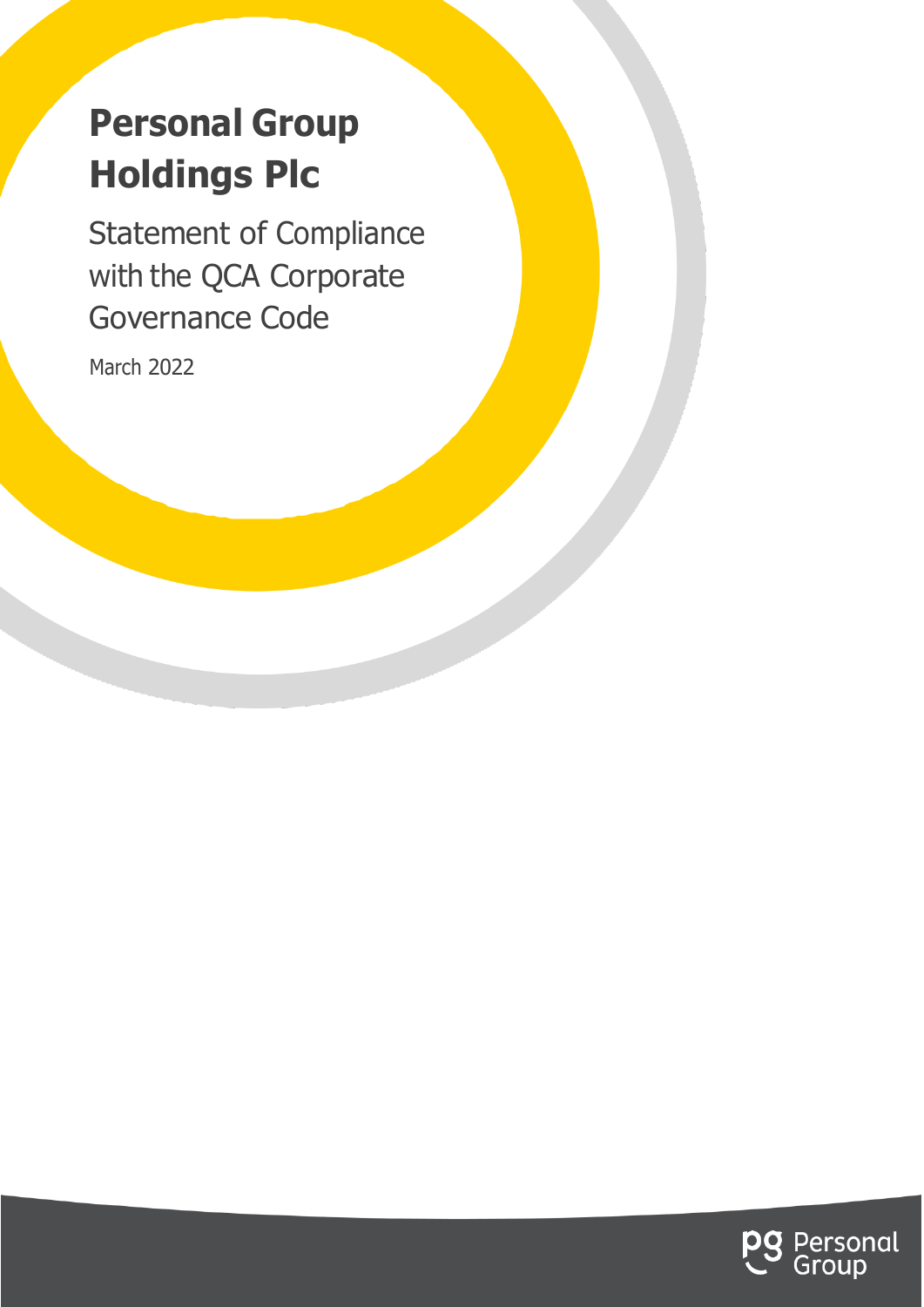## **Chairman's Introduction**

My role as Chairman of Personal Group is to ensure that the Board is performing its role effectively. This means making sure the Directors have the capacity, ability, structure, diversity and support to respond to the opportunities being created for us, whilst having consideration of our responsibilities under s172 of the Companies Act 2006.

I also have responsibility for ensuring the robust governance of the Group through challenge and direction of the Senior Leadership Team. Good governance should enhance performance and deliver positively for our shareholders, staff, customers, suppliers and other stakeholders whilst still enabling achievement of the Group's strategic aims.

The Board continues to have a significant role to play in establishing the culture of the business, ensuring that it is consistent with our business model and suitably cascaded through the Group. This is monitored through engagement with the wider investor community, through involvement of the Board Committees and by use of the wide-ranging experience, skills and capabilities of Board members.

We have worked on an integrated succession plan for the Board and, as noted in the Annual Report and Accounts 2021, I assumed the role of Chair of the Group, and Liam McGrath joins us as the Chief Operating Officer.

This year has seen continued challenges throughout the world as a result of the COVID-19 pandemic, the Board has been focused on supporting the Senior Leadership Team in delivering support to encourage and facilitate hybrid working to support the different needs for different roles. Ensuring our staff have the right support, not just in terms of equipment but also with their mental health, has been a major priority for the Board during this time.

In 2021, we continued to develop our governance processes to improve adherence to the Quoted Companies Alliance (QCA) Corporate Governance Code which the Group adopted in 2018. The Board does not consider that it departs from any of the principles of the Code and we continue to monitor our performance against each of the 10 principles. The Board is able to deliver effective decision making and subsequent drive of value for shareholders, based on the quality information which it receives.

The Board met 10 times in 2021 and the number of meetings each Director attended can be seen on pages 50 and 51 of the Annual Report and Accounts. In addition, the reports of the Audit, Risk and Compliance, Nominations and Senior Managers and Certifications Regime Committee, and Remuneration Committees can be seen on pages 53,54, 57 and 60.

#### **Martin Bennett**

Independent Non-Executive Chairman

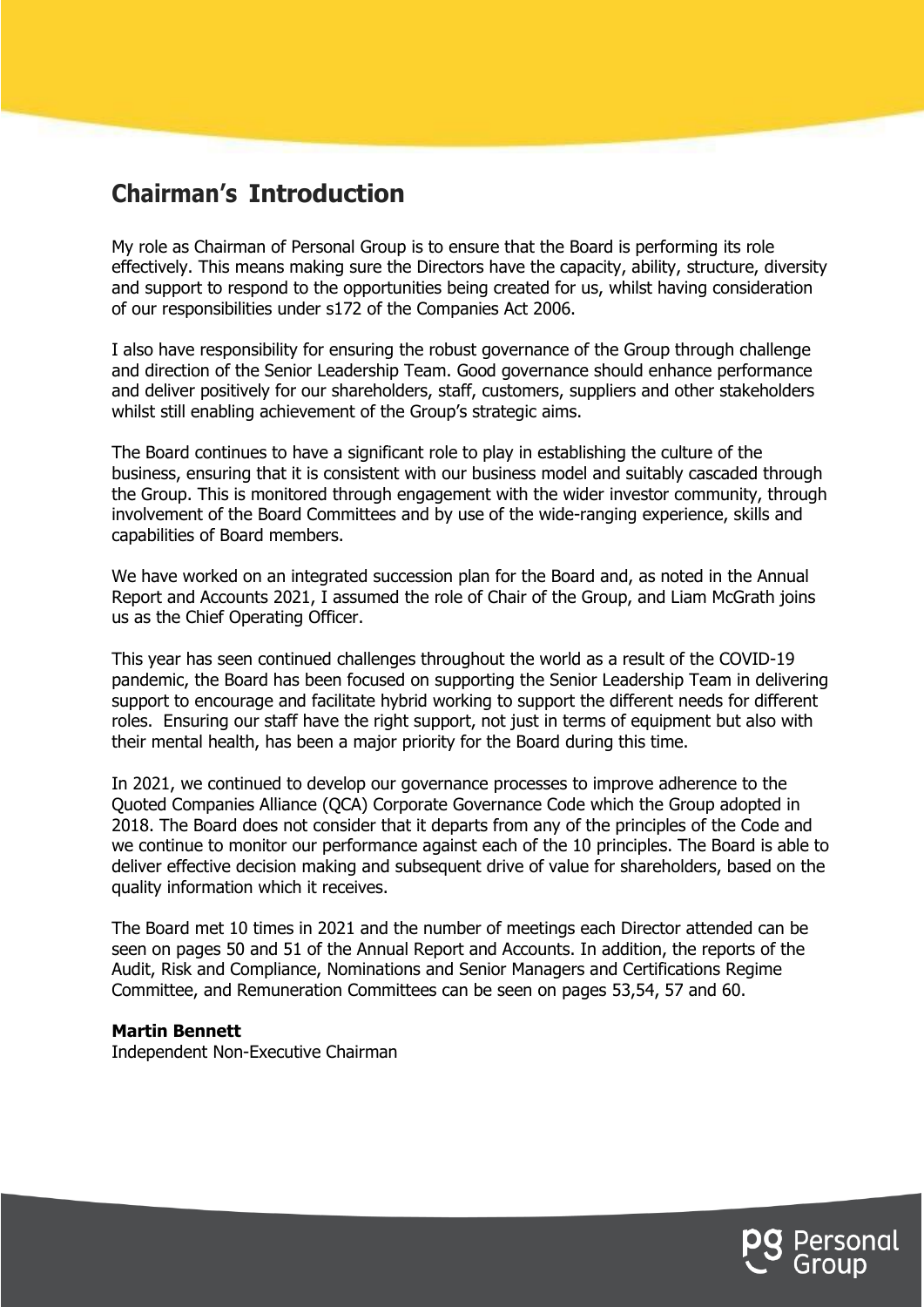### **Establish a strategy and business model which promote longterm value for shareholders**

Personal Group provide insurance services and a broad range of employee benefits and wellbeing products to businesses across the UK. The Group enable employers to improve employee engagement and support their people's physical, mental, social and financial wellbeing, supporting our vision of creating a brighter future for the UK workforce.

Full details of our business model and strategy can be found in the Strategic Report section of our Annual Report and Accounts which is available on the Personal Group Investor website: [Results Centre | Personal Group](https://www.personalgroup.com/investors/results-centre) – Personal Group.

In 2021, we introduced a Retail Investor Webinar in addition to the Annual General Meeting, to maintain communication with our investors during the pandemic, and this has worked so well that we plan to retain into the future. For more information, you can watch our Retail Investor Webinar here: [Personal Group H1 21 Results Presentation](https://player.vimeo.com/video/615868567?h=b32c440b4c&badge=0&autopause=0&player_id=0&app_id=58479)

There is also a website for Policyholders  $-$  Home  $-$  [Personal Group,](https://www.personalgroupinsurance.com/) and a link for Personal Group's Business Services – [Home](https://www.hapi.co.uk/) – Hapi

#### **What we do**



#### **Affordable Insurance**

Hospital plan and death benefits policy provision: simple 'fair- deal' plans that are secured for the lifetime of the policy, providing people with peace of mind if the unexpected happens - all for the price of a cup of coffee a week.



#### **Benefits Platform**

Hapi – A market leading, fully customisable, employee engagement platform and app. Flexible and easy to use, Hapi allows businesses to integrate existing benefits and connect all aspects of mental, physical, social and financial wellbeing with communication and engagement tools.

Hapiflex - offering flexible benefits, is also available for more complex requirements.

Sage Employee Benefits – An employee engagement product designed for the SME market. Operates on a monthly subscription model for Sage's payroll customers, delivered by Personal Group.

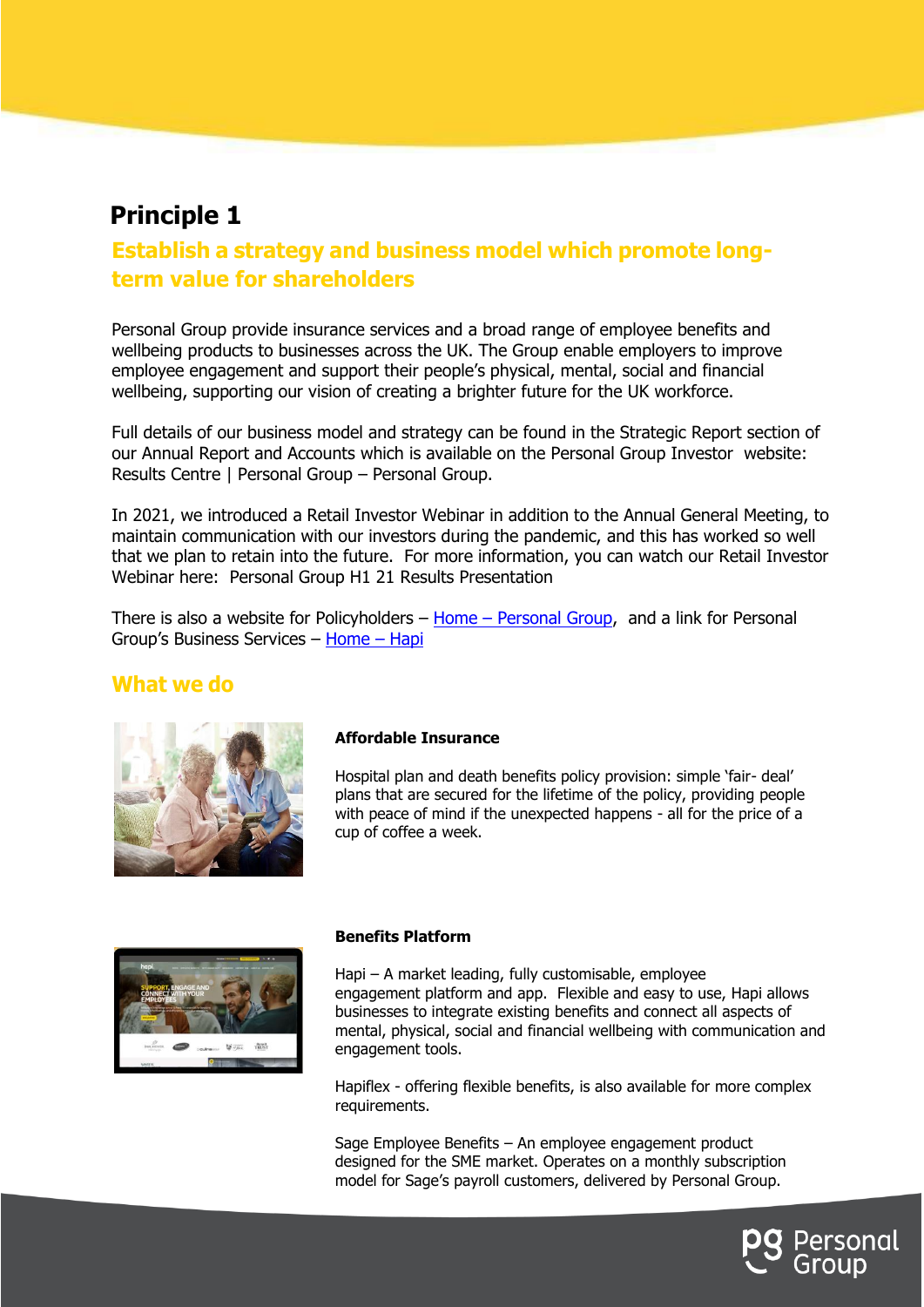

#### **Pay and Reward**

Innecto Reward Consulting – A suite of solutions helping HR develop and implement fair, consistent and best fit programmes.



#### **Other Owned Benefits**

PG Let's Connect: Enables employers to provide a benefit scheme that allows their employees to access the latest consumer technology and other high end products from leading manufacturers and spread the cost either by salary sacrifice or net pay arrangements.

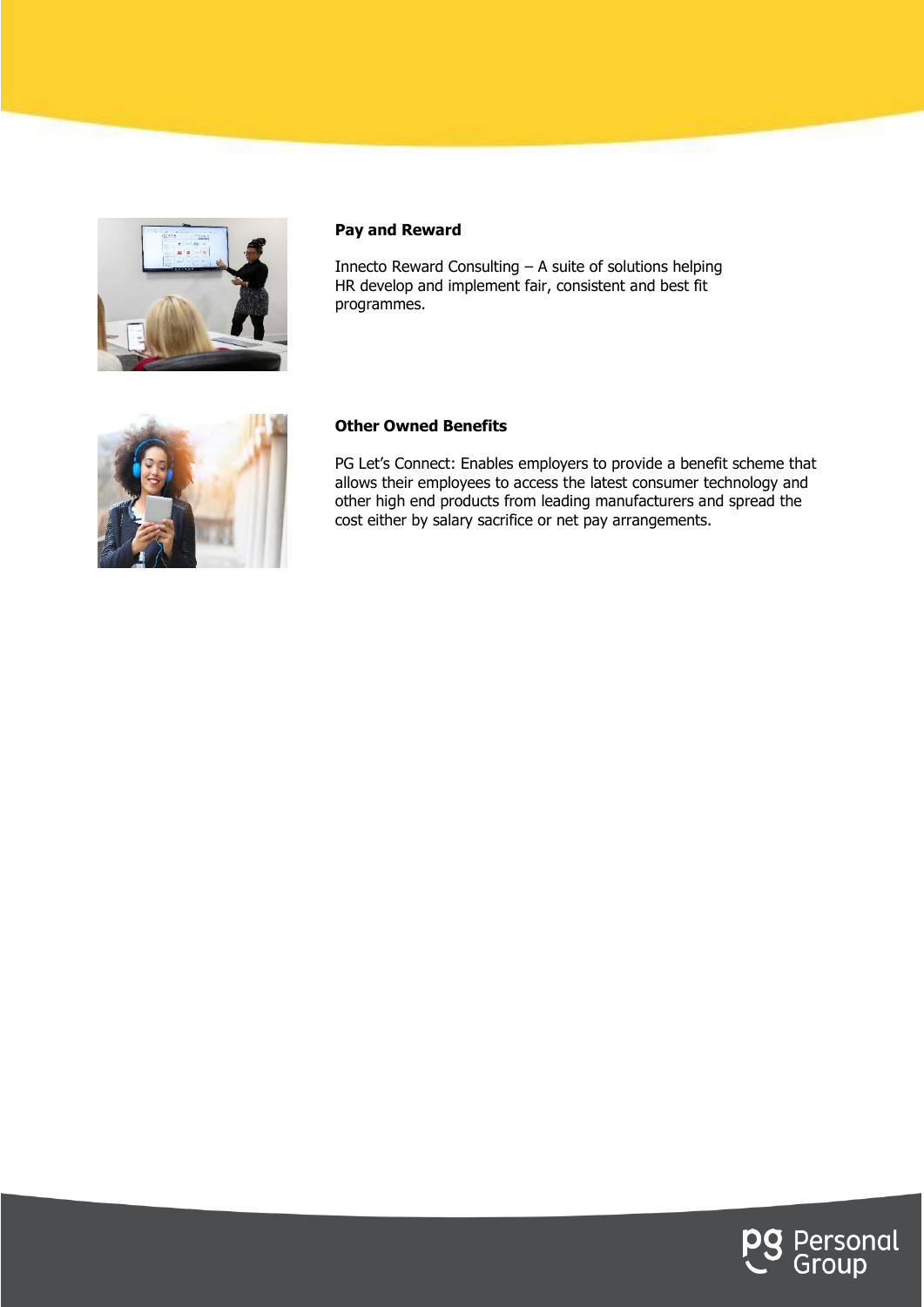### **Seek to understand and meet shareholder needs and expectations**

Personal Group remains committed to listening and communicating openly with its shareholders to ensure that its strategy, business model and performance are clearly understood. Understanding what analysts and investors think about us, and in turn, helping these audiences understand our business, is a key part of driving our business forward and we actively seek dialogue with the market.

To ensure dialogue with shareholders is consistently maintained, the Company employs the services of a broker and a financial and corporate communications agency. Through our investor relations programme which includes regular updates, meetings, roadshows and our Annual General Meeting (AGM), we ensure that shareholders views are brought into the Boardroom and considered in our decision making.

To improve communications across investors, clients and customers, we have created three separate websites to cater for these specific groups, as referenced under Principle 1 (above).

#### **Private shareholders**

The AGM is the main forum for dialogue with shareholders and the Board. The Notice of Meeting is sent to shareholders at least 21 days before the meeting. The chairs of the Board and all committees, together with all other Directors, routinely attend the AGM and are available to answer questions raised by shareholders. For each vote, the number of proxy votes received for, against and withheld, is announced at the meeting. The results of the AGM are subsequently published on the corporate website.

Due to the ongoing pandemic, PG hosted a Retail Investor webinar in March 2021 to ensure we continued to meet our commitments to shareholders. This worked very well and we plan to retain this in future years.

#### **Institutional shareholders**

The Directors actively seek to build relationships with institutional shareholders. Shareholder relations are managed primarily by the Chief Executive and Chief Financial Officer (CFO). In addition, the Independent Non-Executive Chairman is available to meet with major shareholders if required to discuss issues of importance to them.

Regular direct dialogue with shareholders is maintained through a system of formal and informal meetings throughout the year. Meetings are undertaken by the Chief Executive and CFO and provide a strong understanding of financial market perception and support the effective management of market expectations. Formal meetings include making presentations to analysts and institutional shareholders immediately following the announcement of the Group's full and interim results releases and at the Group's AGM. Informal meetings take place throughout the year and are not necessarily based around news flow. They are designed to

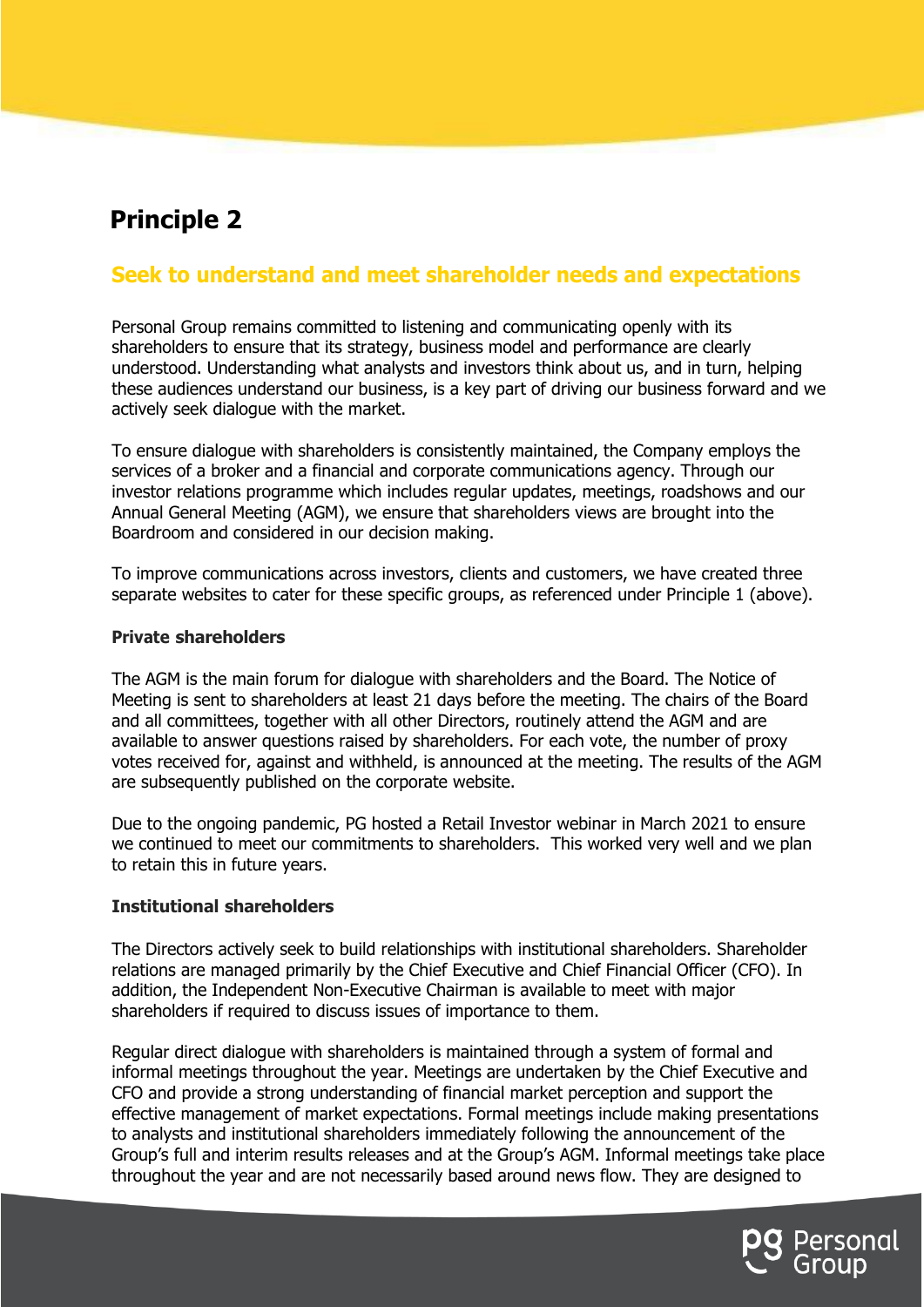actively maintain and build relationships and, alongside the provision of independent feedback and the circulation of analyst research notes and comment, are aimed at ensuring the Board maintains a strong understanding of market views and opinions.

To request any investor meetings, please contact [investorrelations@personalgroup.com](mailto:investorrelations@personalgroup.com)

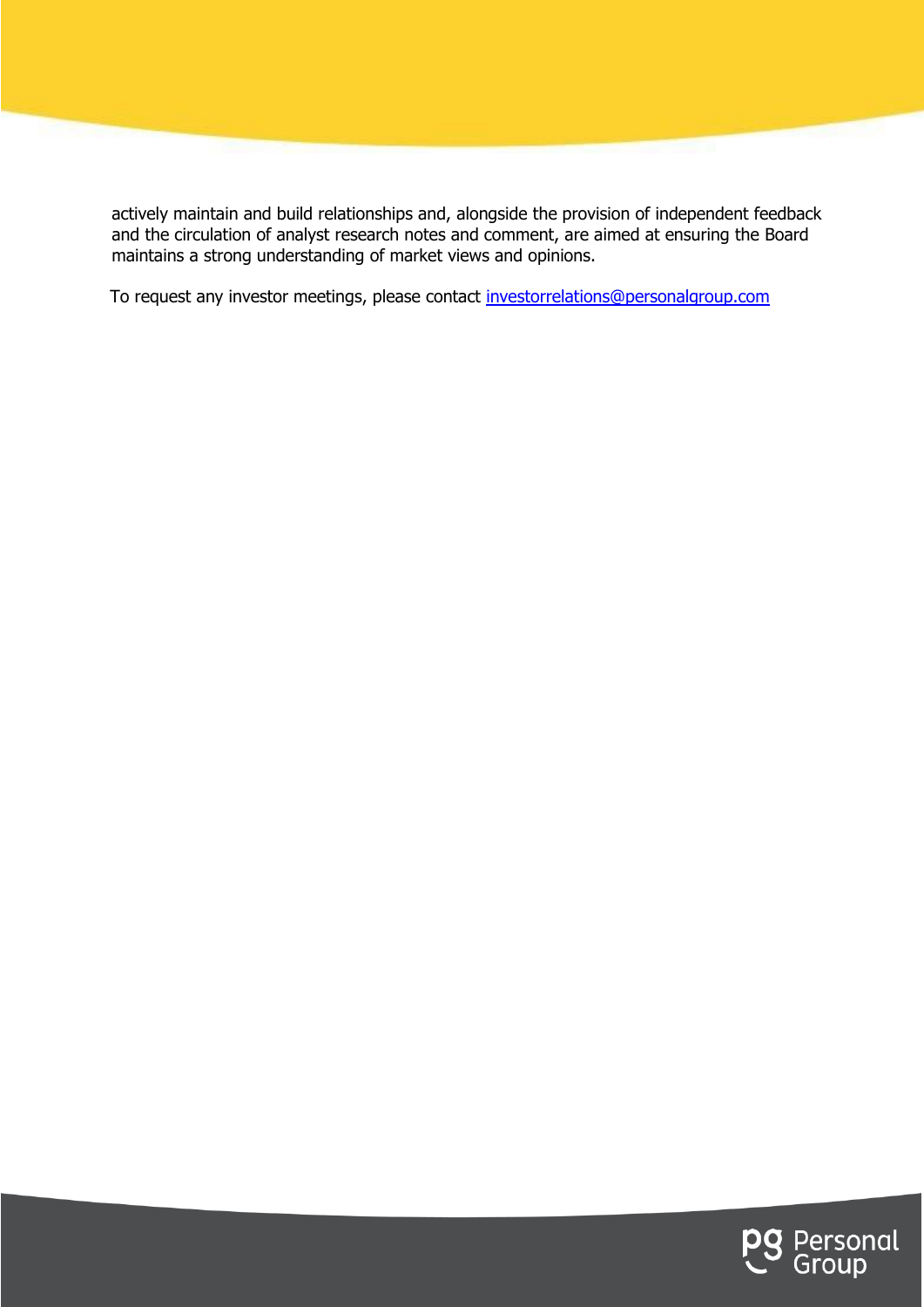### **Take into account wider stakeholder and social responsibilities and their implications for long-term success**

Our business is driven by a passion and commitment to improve the wellbeing of our people, our communities and our environment. We pride ourselves on doing the right thing, a value that is shared throughout our entire organisation, and this goes beyond our day-to-day work, impacting our approach to how we operate as a business at all levels.

As a Board we understand our duty to promote the success of the Company whilst considering the views of, and impact on, our wider stakeholder group of customers, clients, colleagues, suppliers, our community and environment, as well as our shareholders. Engaging with all groups, via both formal and informal channels, strengthens our relationships and helps us stay connected.

#### **Our people**

Our employees are at the heart of our business. We take being a great place to work very seriously and, despite the implications of lockdown and remote working, our employee engagement scores have remained strong at 72%, and the Board has set an expectation to build this to 80% over the next three years.

We are also focused on investing in and improving the wellbeing and overall satisfaction of our own workforce both at and outside of work, including having conducted a thorough review of rewards and benefits offered to employees in 2021. Personal Group employee engagement and wellbeing is delivered through our industry leading platform, Hapi and our continued high employee engagement scores reflect our committed and passionate team. Post-period end the Group appointed the Hon Colonel Dame Kelly Holmes MBE as Chief Wellbeing Ambassador. In this role Dame Kelly will be helping to guide Personal Group's wellbeing strategy, to ensure that our offering remains as meaningful, relevant and impactful as it can be.

Despite disruption from the pandemic, in 2021 Group employees completed approximately 6,868 training hours. This is a very positive increase of 283% from 2020. The increase in training hours was helped by an increase of face-to-face delivery or longer virtual sessions, as opposed to all virtual or just e-learning courses in 2020.

Diversity, Equality and Inclusion is an integral part of the Company's objective of providing a welcoming and inclusive working environment, and the Board strives for equality of opportunity for all and for the Company to reflect the diverse communities that we serve. Not only is this the right thing to do, but we believe that diverse, inclusive teams are higher performing and better for our growth. As such the Board has put a number of initiatives in place to ensure the Company's desired culture is enhanced. These include:

A diversity and Inclusion working group, to ensure that as an organisation, we continue to celebrate and support inclusivity and diversity within our workforce.

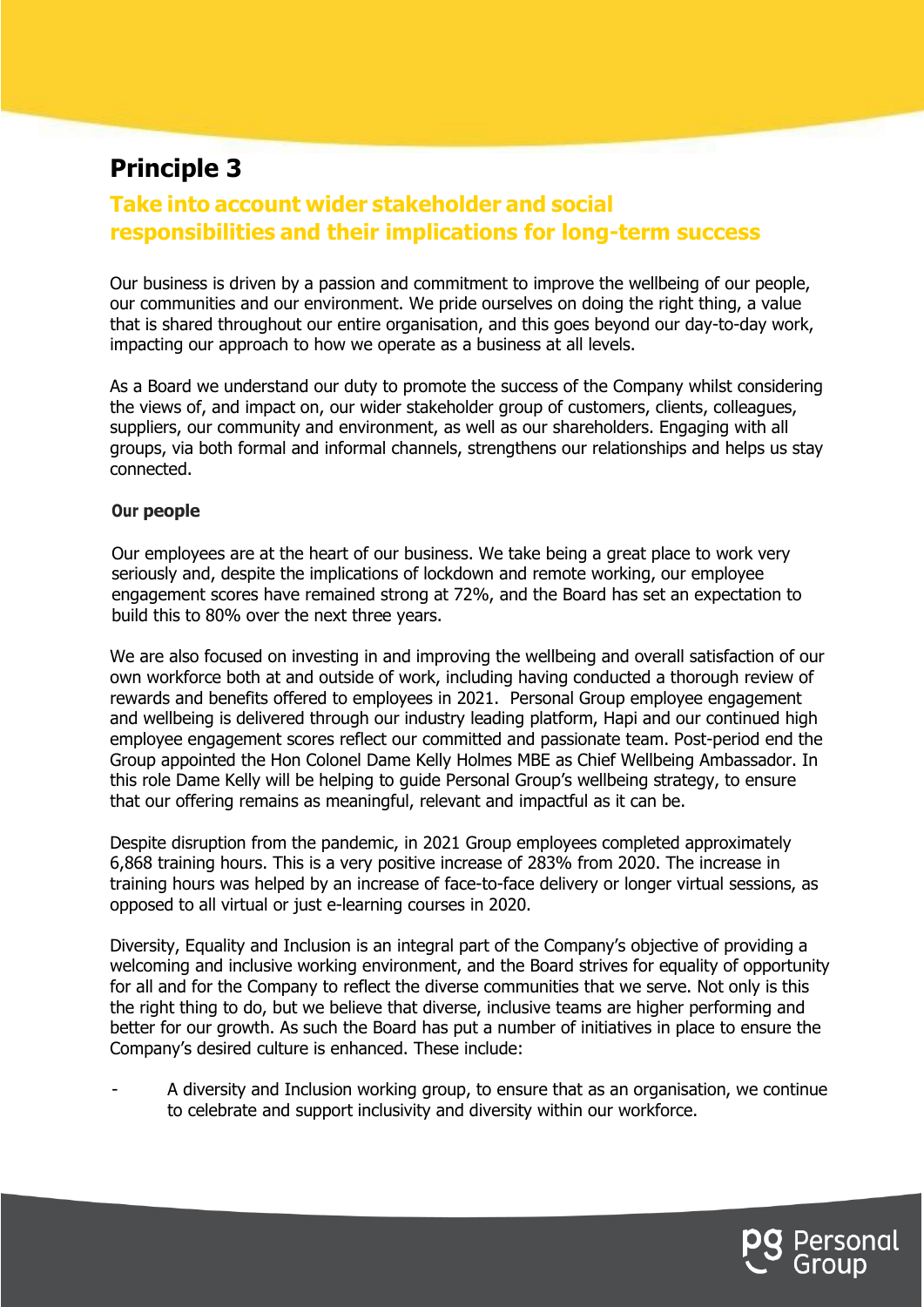- A Nominations and Senior Managers and Certification Regime Committee, responsible for reviewing the structure, size and composition (including the skills, knowledge, experience and diversity) of the Board and making recommendations to the Board with regard to any changes.
- A policy regarding the gender diversity of the board, aiming to keep the gender balance neutral.

As we look forward to 2022, the business has several core projects on its agenda. These will focus on three key areas: creating a high-performance culture, building our potential for now and the future and becoming an employer of choice. To support these, there are plans to launch an Accelerated Development Programme, a Mentoring Programme and we are also reviewing our reward strategy in line with our company goals.

#### **Our community**

We encourage all our employees to engage in the local community and work with our PACT Committee to utilise the funds in the Personal Assurance Charitable Trust to support charities at home and abroad as discussed on page 42 of our Annual Report and Accounts. We are currently reviewing ways in which the Group can be more active in the local community and are beginning discussions with local schools and colleges to support them and to offer ourselves as a work experience possibility for their students.

#### **Our environment**

Although the environmental footprint of our business is relatively small compared to others, reducing our impact on the environment remains a key focus. We have decreased our carbon footprint by installing solar panels at our headquarters. Since installation in May 2021, we have produced enough energy to power a home for 12,160 hours, or the equivalent of planting 71 trees. We have also committed to reduce 2019 CO2 usage levels by 25% over the next three years, working towards our goal of becoming net carbon neutral by 2030.

Further details on our ESG agenda and CSR can be found on pages 38 - 43 of our Annual Report and Account, available on our company website [\(www.personalgroup.com\)](http://www.personalgroup.com/).

#### **Whistleblowing**

All staff have undergone training on the Whistleblowing Policy and are encouraged to report incidents of concern in relation to any type of activity where the usual feedback control mechanism is either not appropriate or unavailable. As Independent Non Executive Director, Bob Head is the Group's Whistleblowers' Champion, ensuring the systems in place are suitable so any compromise in our values or behaviour can be reported in a confidential manner.

#### **Modern slavery**

Our supply chains consist of global suppliers providing a range of goods and services to our business, clients and customers. High standards of corporate governance are a priority to the Group with the Board ensuring that our Procurement and Supplier Management Policy is followed when engaging a new supplier or reviewing an existing relationship. This confirms the supplier's commitment to the identification and eradication of slavery and human trafficking

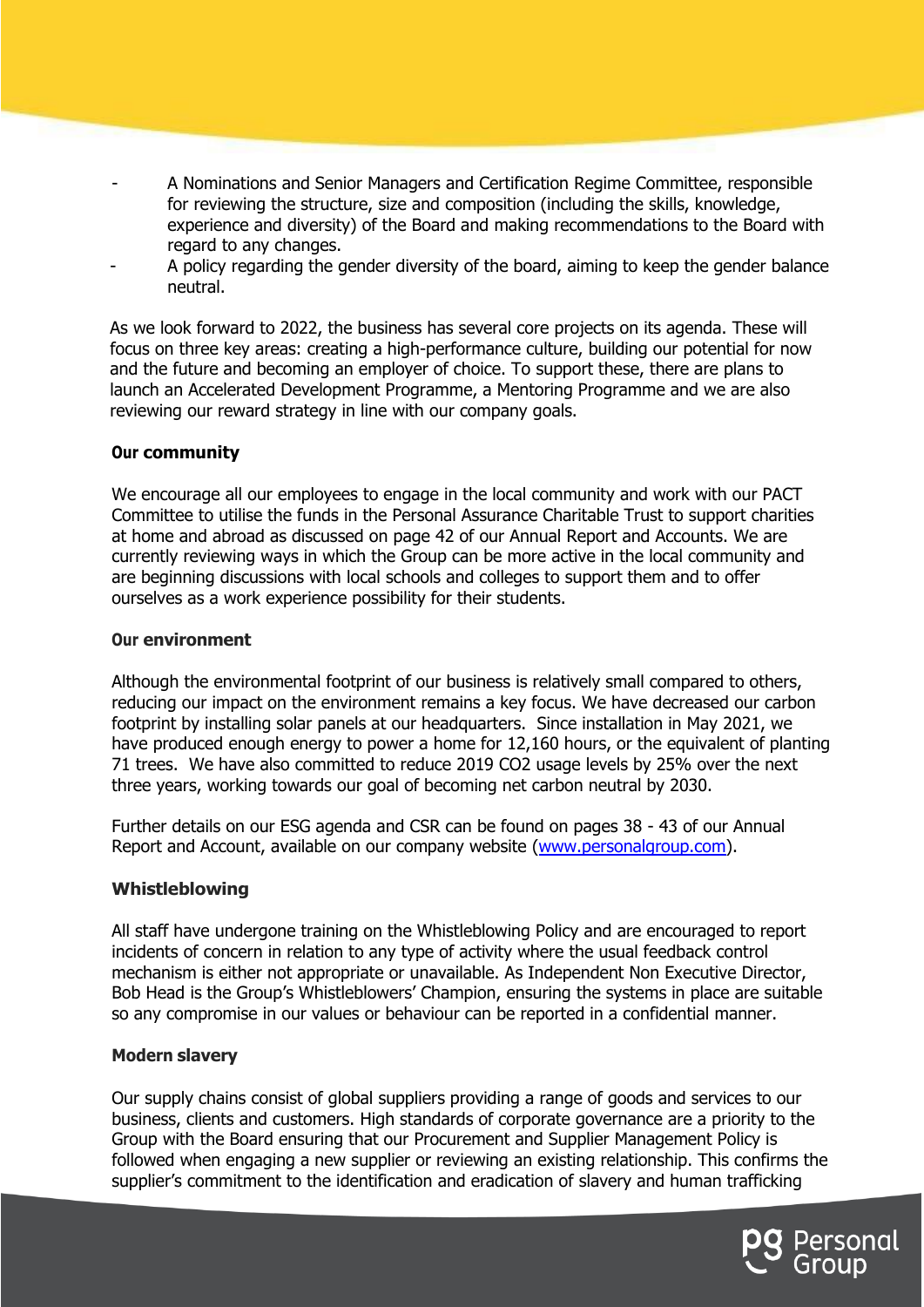through the due diligence process and overall management of suppliers.

We also require all staff to successfully complete Anti-Modern Slavery training as part of their induction in order to embed these principles in our wider business model.

Across the reporting period there have been no instances that do not comply with the Modern Slavery Act.

Our policy is available on the Personal Group website: <https://www.personalgroup.com/modern-slavery-act>.

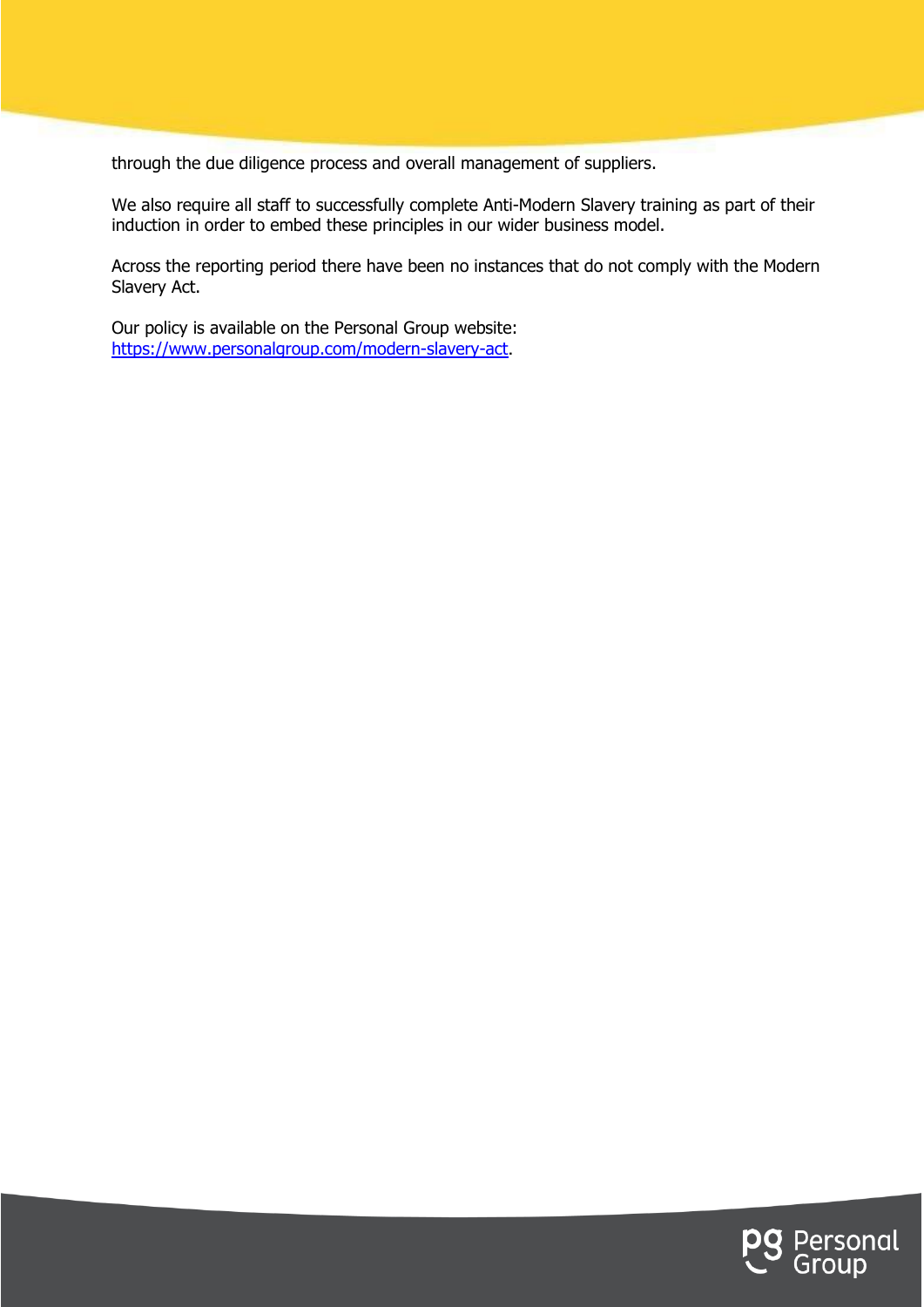### **Embed effective risk management, considering both opportunities and threats, throughout the organisation**

The Board is responsible for prudent oversight of the Group and ensures it is conducted in accordance with sound business principles and within applicable law, regulation and Government guidelines. The Board approves the risk appetite and tolerance levels and regularly reviews the effectiveness of the risk management system.

The risk environment is managed in a two-pronged approach: top-down risks that threaten the strategic plan and bottom-up risks identified within business areas. The risks are captured on a risk register where the gross, or inherent, risk is identified, with the net, or residual, risk after identifying operational controls and mitigating actions.

Responsibility to maintain the register as well as to implement and monitor mitigating actions sits with members of the Senior Leadership Team according to their role and function. Each month a Risk Forum is held where the Senior Leadership Team discuss the key risks, both current and emerging. Mitigating activities and timelines for implementation are agreed so that the Group can continue to achieve its strategic objectives.

The risks facing the business are discussed at each Board meeting and in greater detail at the quarterly Risk and Compliance Committee meeting. The Board is satisfied that, through the processes set out above, it can effectively identify, assess and manage current and emerging risks.

#### **Rink management three lines of defence**



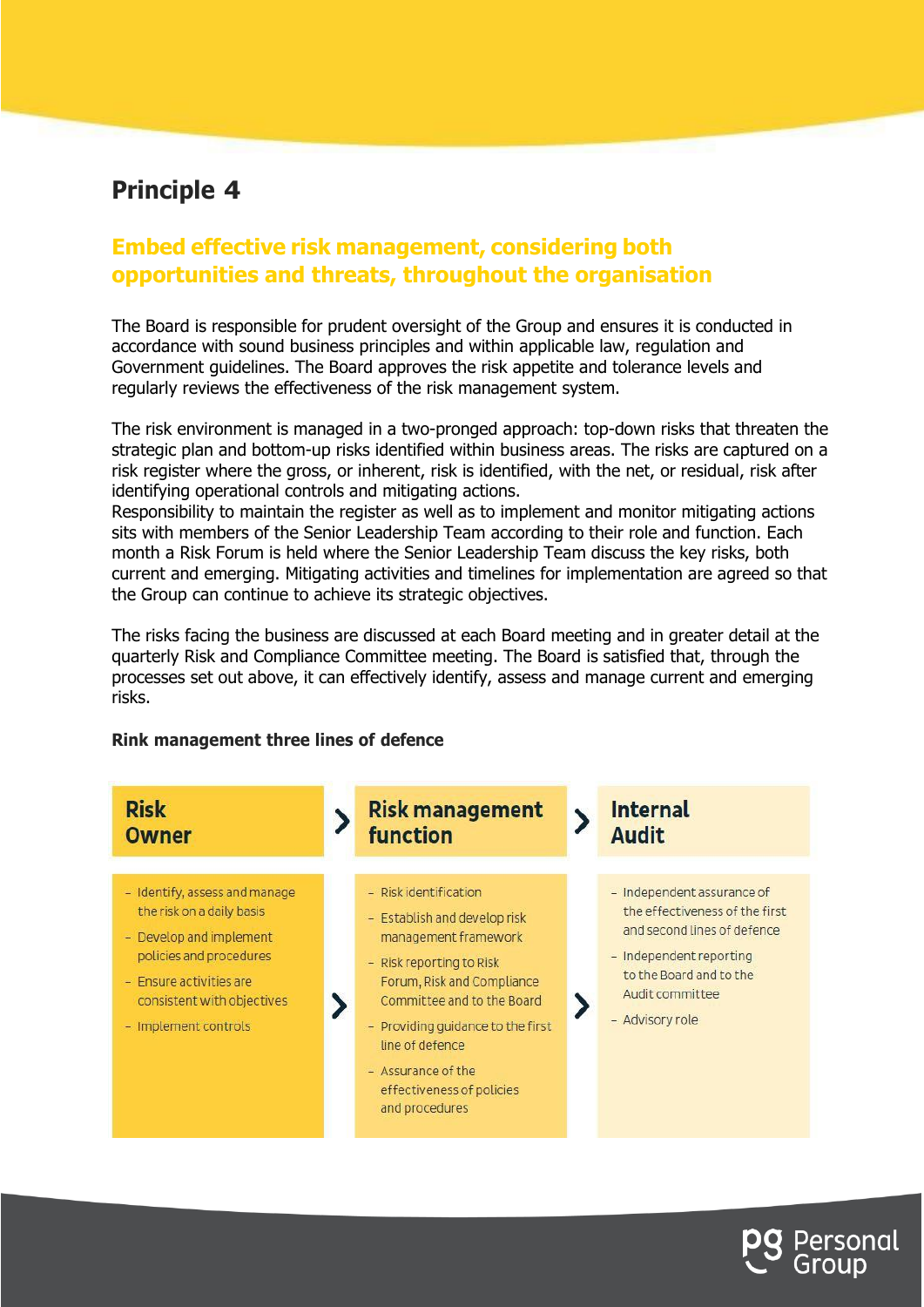#### **Risk vision and strategy**

To achieve its objectives as well as sustainable profitability, the Group will pursue opportunities that give rise to risk. Therefore, we have adopted an Enterprise Risk Management Framework as part of our decision-making and business management processes. As a result of this rigorous approach, the Group can maintain financial security, the fair treatment of customers, produce good outcomes and meet the needs of other parties such as shareholders, employees, suppliers and regulators. We review the risk management strategy regularly, particularly after any significant change to the risk environment and each year after the approval of the Group strategy and business plans.

#### **The Role of the Risk and Compliance Committee**

The Risk and Compliance Committee currently has seven members: three Independent Non-Executive Directors, one Non-Independent Non-Executive Director, the Chief Executive, Chief Financial Officer and Chief Operating Officer. The Head of Risk and the Company Secretary are normally also in attendance at each meeting. The Risk and Compliance Committee will meet as required but not less than four times a year.

Bob Head (Independent and Chair) Martin Bennett (Independent and Chair of the Board of Holdings) Maria Darby-Walker (Independent) Andy Lothian (Non-Independent) Deborah Frost (Chief Executive) Sarah Mace (Chief Financial Officer) Liam McGrath (Chief Operating Officer)

The role of the Committee is to oversee compliance with Prudential Regulation Authority and Financial Conduct Authority requirements, as well as other appropriate regulations which impact the Group, in conjunction with the overall approach to governance and risk management.

#### **2021 activity**

The Committee's Chairman reports formally to the Board on its proceedings after each meeting, and during 2021 the Committee met four times, overseeing significant Group- wide projects, some of which included:

- A review of the Group's Environmental, Social and Governance matters and to the financial risks posed by climate change.
- Fair value for insurance customers
- The quality of insurance sales made as our field-based sales staff return to work
- The Group's resilience against cyber threats
- Ensuring vulnerable customers are identified and supported during their relationship with the Group.
- Updating and further developing the Own Risk and Solvency Assessment (ORSA) for Personal Assurance Plc. The ORSA process is well embedded and the Committee and Board apply their mind to new potential or actual risks. For example, inflation is viewed as a more material risk this review compared to prior years.

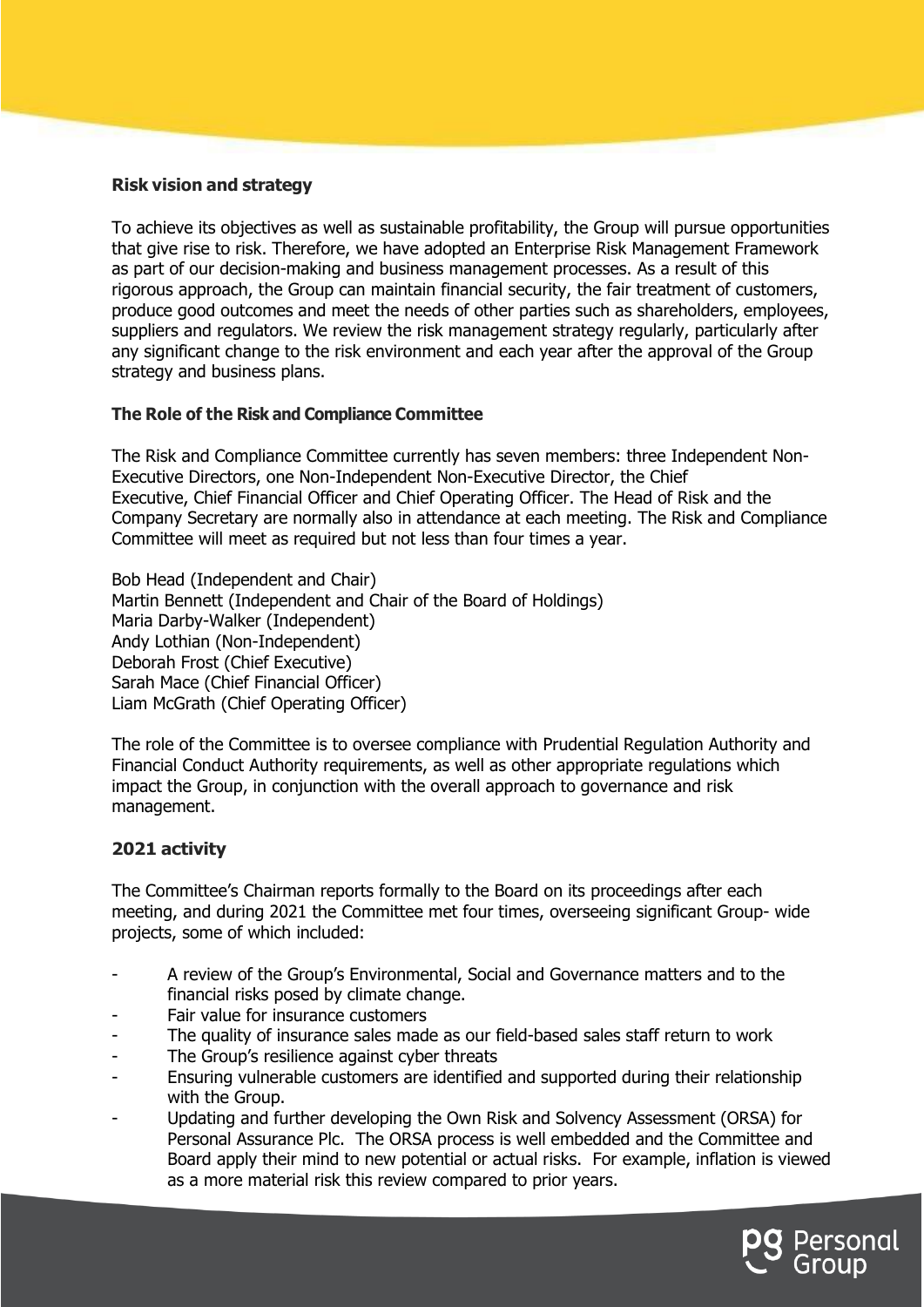- Greater focus being applied to the oversight of the Health and Safety Committee, specifically ensuring Government advice relating to the COVID-19 pandemic was complied with at all times.
- Oversight of the further embedding of data (specifically GDPR related) arrangements.
- The continued monitoring of the adequacy and effectiveness of the Group's Risk Management, including emerging and focus risks being informed by data from our Treating Customers Fairly (TCF) and Conduct Risk Dashboards.
- The ongoing review, consideration and approval of the existing Group policies used across the business.
- Consideration of management information which confirmed levels of quality and compliance and the effectiveness of the Information Security Management System.

The Committee continues to apply its mind to the Risk Logs both in terms of the completeness and how the risks are optimised. The Committee has also worked tightly with the Audit Committee to ensure that the Committees nether duplicate work not allow things to slip between the gaps.

To view activity that was undertaken in 2021, view page 54 of the Annual Report and Accounts on the Personal Group website [\(www.personalgroup.com\)](www.personalgroup.com).

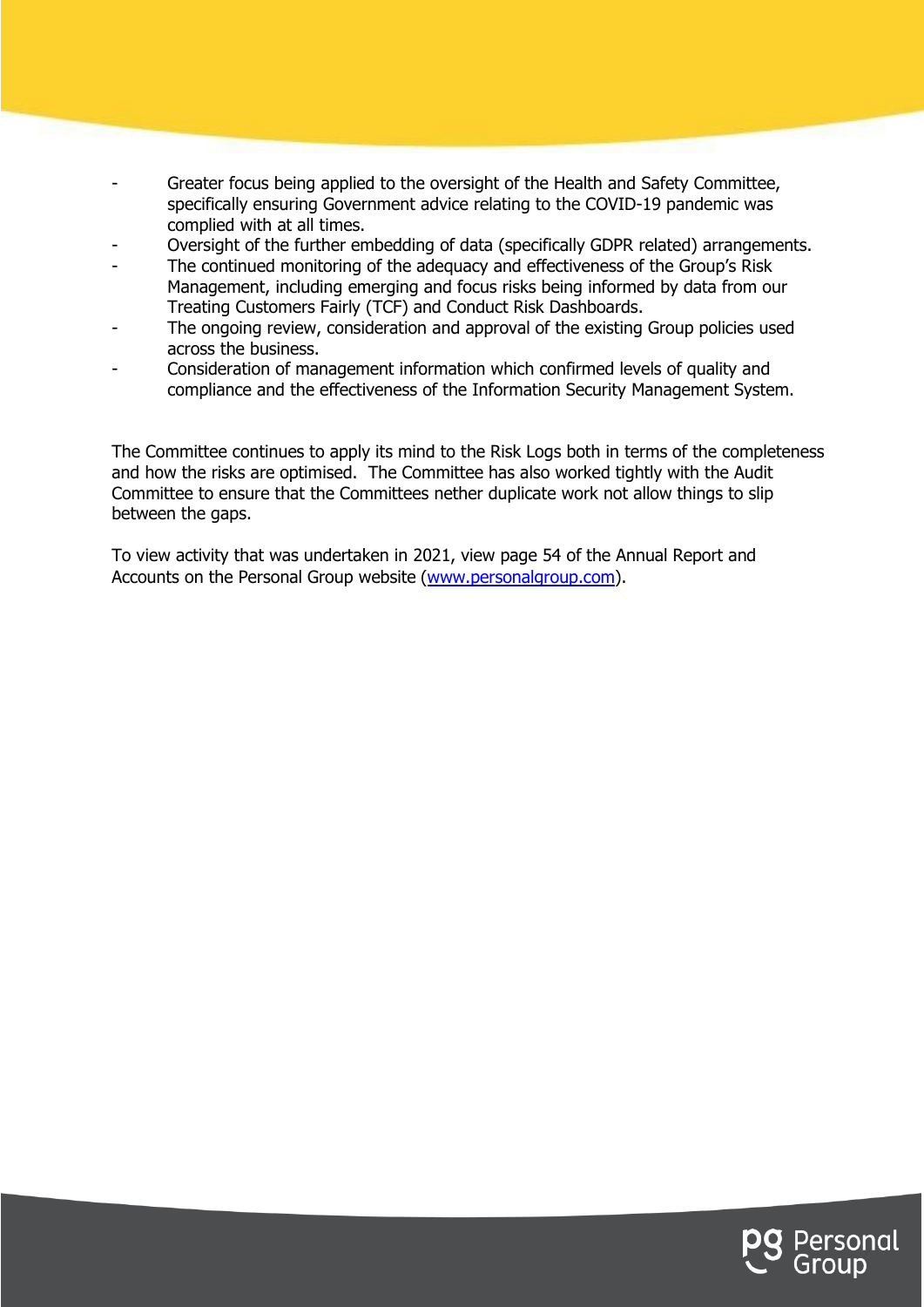### **Maintaining the Board as a well-functioning, balanced team led by the Chair**

The board comprises the Non-Executive Chairman, two Independent Non- Executive Directors, one Non-Independent Non-Executive Director, the Chief Executive, Chief Financial Officer, the Chief Operating Officer and the Company Secretary. The Board is confident that the Group is well placed to realise the long-term benefits of the sizeable and growing market opportunity that is emerging for employee benefits and wellbeing services. The foundations of the business are strong, with the investments made in recent years building a solid platform for growth.

The Group maintains, and is satisfied that, the Board has a suitable balance of independence and knowledge, with Directors encouraged to challenge all matters. The Board meets regularly, with a formal schedule of matters for its approval. The Board is supported by regular engagement with the Senior Leadership Team (SLT), and a system of formal Board committees. Directors are required to devote sufficient time to carry out their role. The Group has established four committees with the mix of appropriate skill sets. These include an Audit Committee, a Remuneration Committee, a Risk and Compliance Committee, and a Nominations and Senior Managers and Certification Regime Committee. (See Principle 9 for more information).

#### **Board changes in 2021**

Changes from 1 January 2021

- Ken Rooney stepped down from his position as a Non-Independent Non-Executive Director and Deputy Chairman on the Personal Group Board. Andy Lothian moved from an Executive Director to a Non-Independent Non-Executive Director on the Board, effective from 1 January 2021.
- Martin Bennett joined the Board as an independent Non-Executive Director

Changes from May 2021

- Mark Winlow, Non-Executive Chairman, stepped down at the Company's AGM in May 2021.
- Martin Bennett was confirmed as Mark's successor and took office at the May AGM.
- Liam McGrath joined the Board as Chief Operating Officer.

At our strategy day in June 2021, we reflected on our previously stated strategic aims and growth aspirations to widen the footprint of the business and to double the EBITDA in the midterm. We refined this further to concentrate on those areas of the business that we believe have the greatest potential to deliver on this.

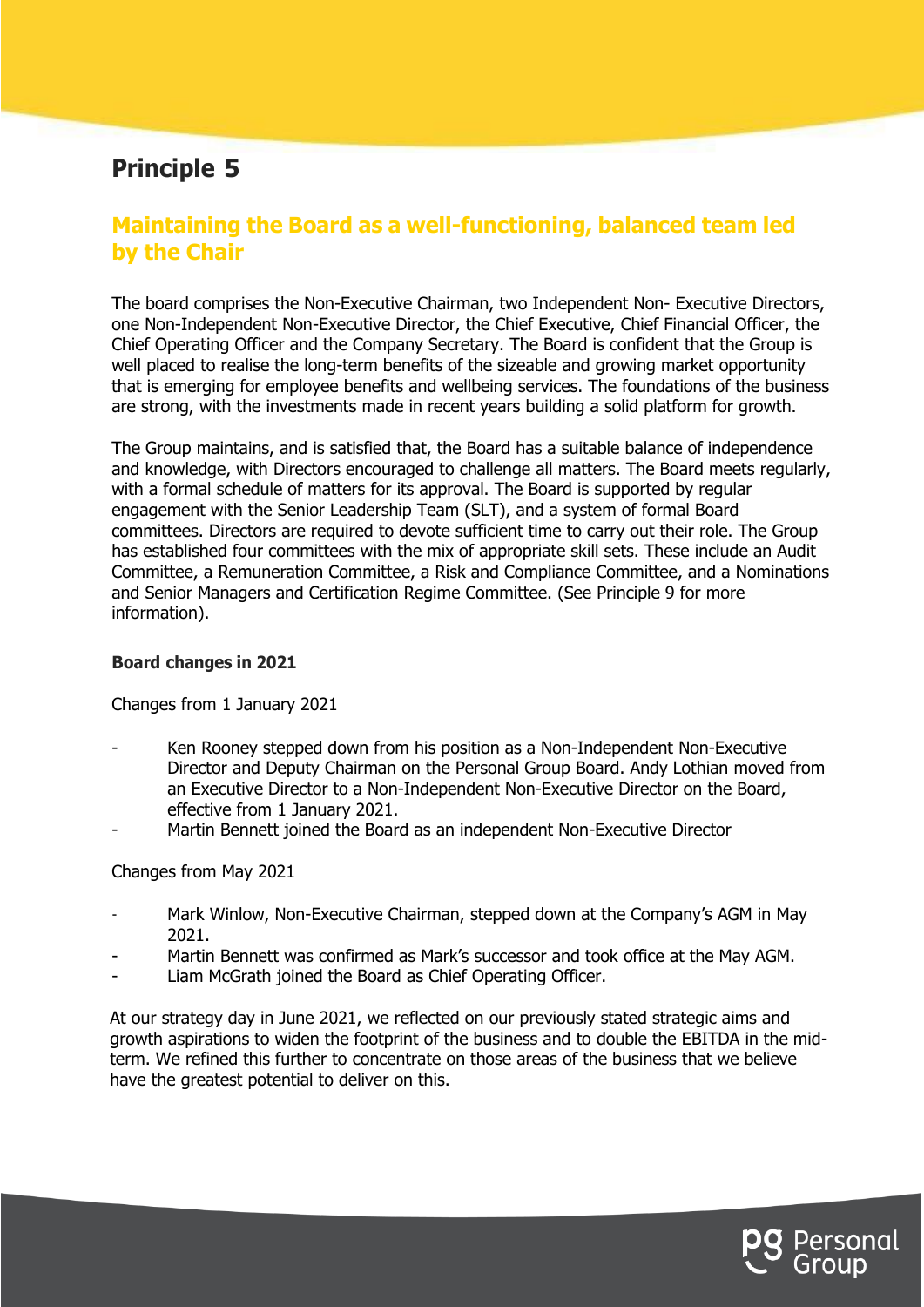This has resulted in the identification of three core pillars of focus to deliver the refined strategy:

- Driving insurance sales through new and existing channels
- Transforming reward and benefits
- Accelerating SME

In response to our strategy reset, we also considered the format of our Board meetings to help support this and have consequently reshaped the structure of our agenda to enable an increased amount of time and focus to be spent on the areas that will help deliver on our strategy.

In line with the revised format for our Board meetings, we also adopted a slightly different approach to our work at the Risk and Compliance Committee.

We have continued to cover all relevant areas of risk and compliance but have focussed debate on exceptions. With the time saved we now address two 'deep dives' at each meeting on subjects regarded as either new risks or areas where we perceive we have increased risk which are key to us achieving our business objectives.

In addition, through our outsourced internal audit function, provided by RSM, we have changed our approach to ensure that we not only focus on the effectiveness of key internal controls but also those areas of the business that are potentially going to witness the most change as we progress on our journey to growth.

In 2021 we also introduced a Nominations and SM&CR Committee to enable focussed discussions around the composition of the Board and the Group requirements around SM&CR, which had previously been discussed as part of regular Board meetings.

#### **Directors' conflict of interest**

The Group has effective procedures in place to monitor and deal with any potential conflicts of interest. The Board is aware of the other commitments and interests of its Directors, and changes to these commitments and interests are reported to, and, where appropriate, agreed with the rest of the Board on a monthly basis.

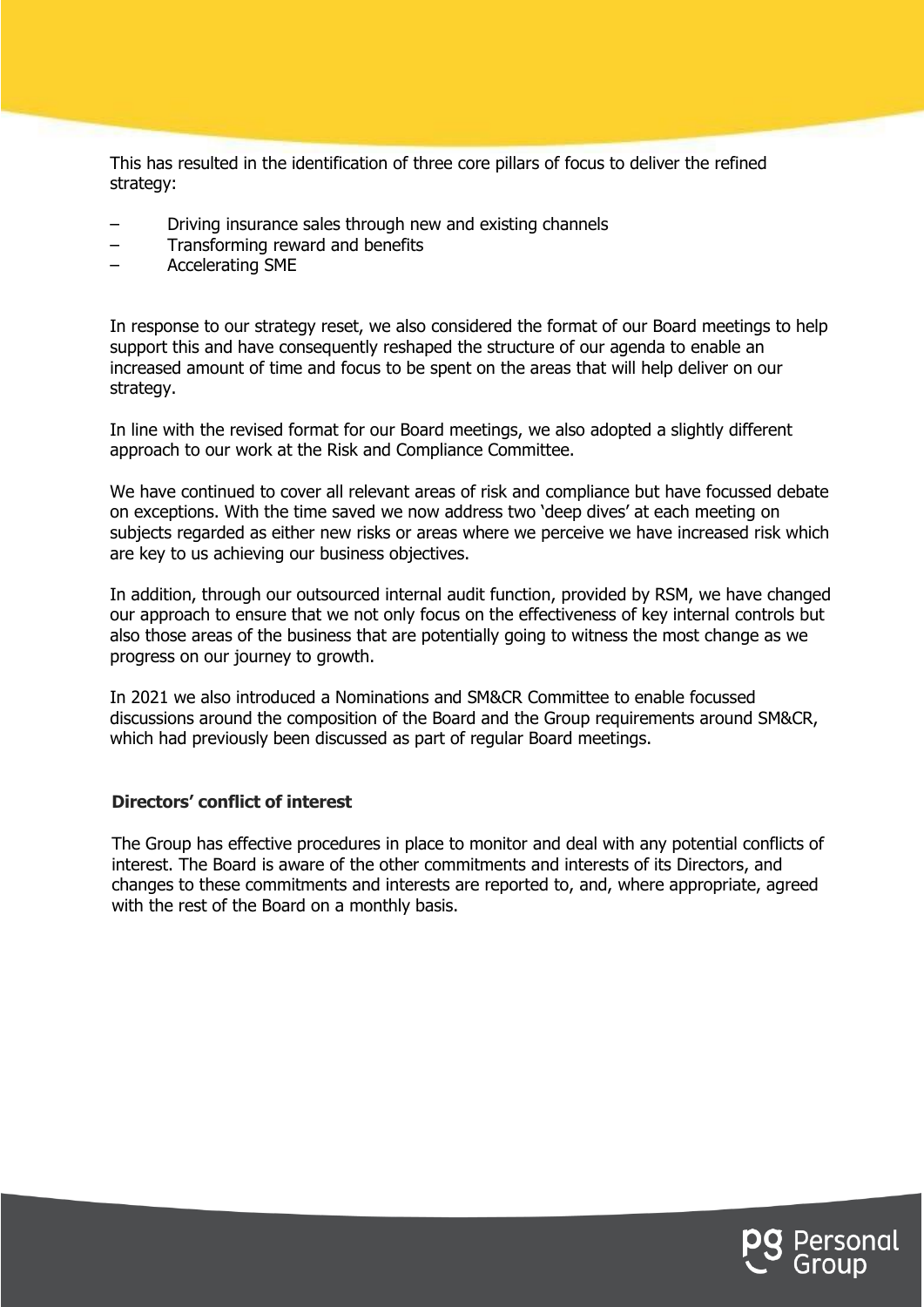### **Ensure that between them the Directors have the necessary upto- date experience, skills and capabilities**

The background and experience of the Board ensures there is an effective and appropriate balance of skills and knowledge. Additional training is provided where needed and Board members are encouraged to maintain their professional development.

#### **Appointment, removal and re-election of Directors**

The Board makes decisions regarding the appointment and removal of Directors, and there is a formal, rigorous and transparent procedure for appointments. The Company's Articles of Association require that one-third of the Directors must stand for re-election by shareholders annually in rotation; that all Directors must stand for re-election at least once every three years; and that any new Directors appointed during the year must stand for re-election at the AGM immediately following their appointment.

Full details of the Board of Directors can be found on pages 50-51 of the Annual Report and Accounts.

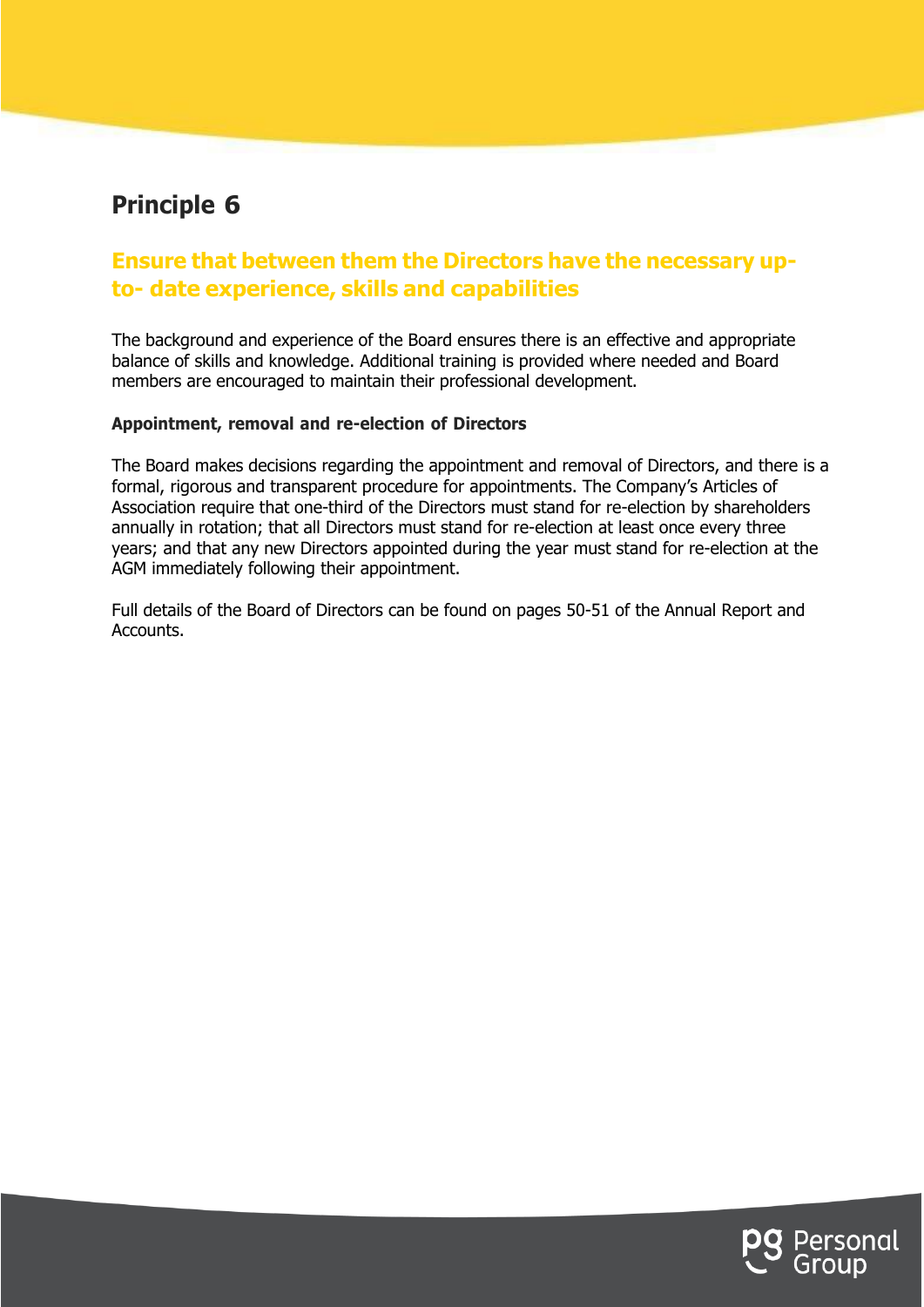### **Evaluate Board performance based on clear and relevant objectives, seeking continuous improvement**

Board evaluation is the responsibility of the Chairman. Internal Board effectiveness reviews are undertaken yearly, with independent reviews at least every three years.

The annual Board effectiveness assessment is used in the development of Board succession plans. These consider the skills needed on the Board as the business develops, the tenure of existing Board members and their individual performance. For further detail on recent and upcoming Board changes refer to principle 6 within this document. The assessment of the Board's effectiveness asks:

- Does the Board of Directors have the necessary mix of skills and experience to execute and evolve the strategy and business model?
- Do all individuals on the Board work together effectively?
- Does the Board have the right processes and systems to enable successful execution of the strategy?

The Board members have objectives set each year and performance feedback is given to individuals; the Chairman gives feedback to the Independent Non-Executives and the Chief Executive; the Chief Executive gives feedback to the Executive Directors; and the Chair of the Remuneration Committee gives feedback to the Chairman.

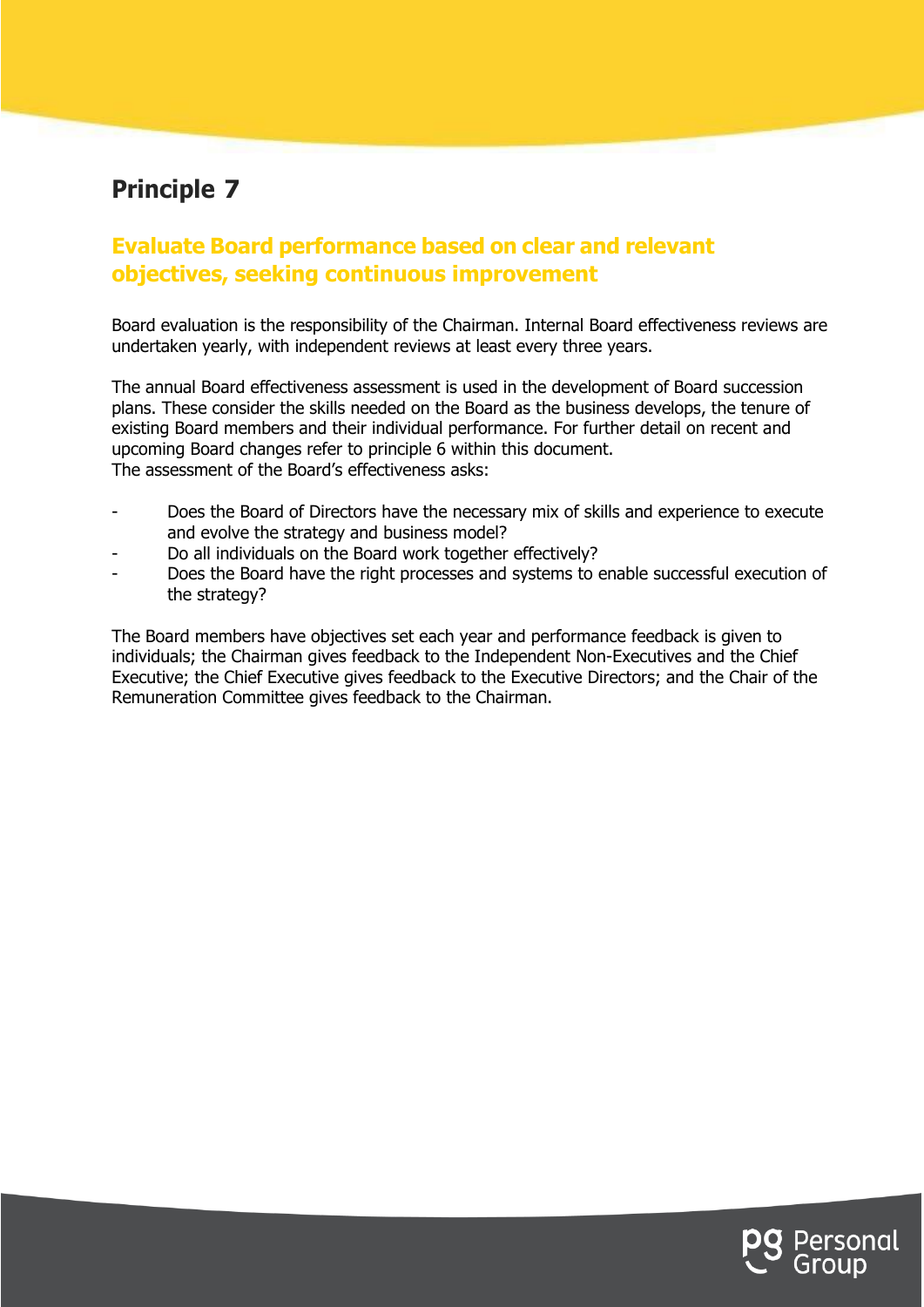### **Board promotion of corporate culture: How the Board promotes corporate culture based on ethical values and behaviours**

The Board believes Group culture is set from the top of the organisation and promotes a culture based around four values. These core values ensure that everyone understands, and is aligned with, who we are and how we want to operate.

**Solid.** Trustworthy, respected and dependable. We keep our promises and get it right the first time – every time.

**Driven.** Motivated, ambitious and determined, delivering what our clients and customers need on an ever-changing landscape.

**Engaging.** Genuine, approachable and passionate, ensuring people feel comfortable when talking to us.

**Expert.** Professional, precise, knowledgeable, learning all the time to make sure we are delivering viable quality solutions to our clients.

#### **Recruitment**

All new starters undertake a comprehensive induction course, which combines training with an introduction to the Group values, culture and behaviour. Throughout their employment, employees are asked to complete various training programmes, which help ensure these values and behaviours are understood and maintained. Employees are also required to read and accept core policies including: Data Protection: Compliance Following GDPR, Financial Crime, ISO, Personal Group Conduct Rules, Absence, Disciplinary and Grievance, Modern Slavery Awareness, Whistleblowing and Equal Opportunity and Dignity at Work.

#### **Reward and recognition**

Our ongoing reward and recognition programme, called 'Cheers', seeks to ensure our values are actively and visibly supported at all levels across the business. Behaviour and conduct form a key element of any decisions to increase employee pay and provide bonus awards.

#### **Employee satisfaction**

PG regularly conducts employee engagement surveys, with the results fed back to the Board. We have implemented a flexible hybrid working policy to cater for a broad variety of personal preferences, and in 2021 PG achieved an 80% approval amongst employees for Social Connection.

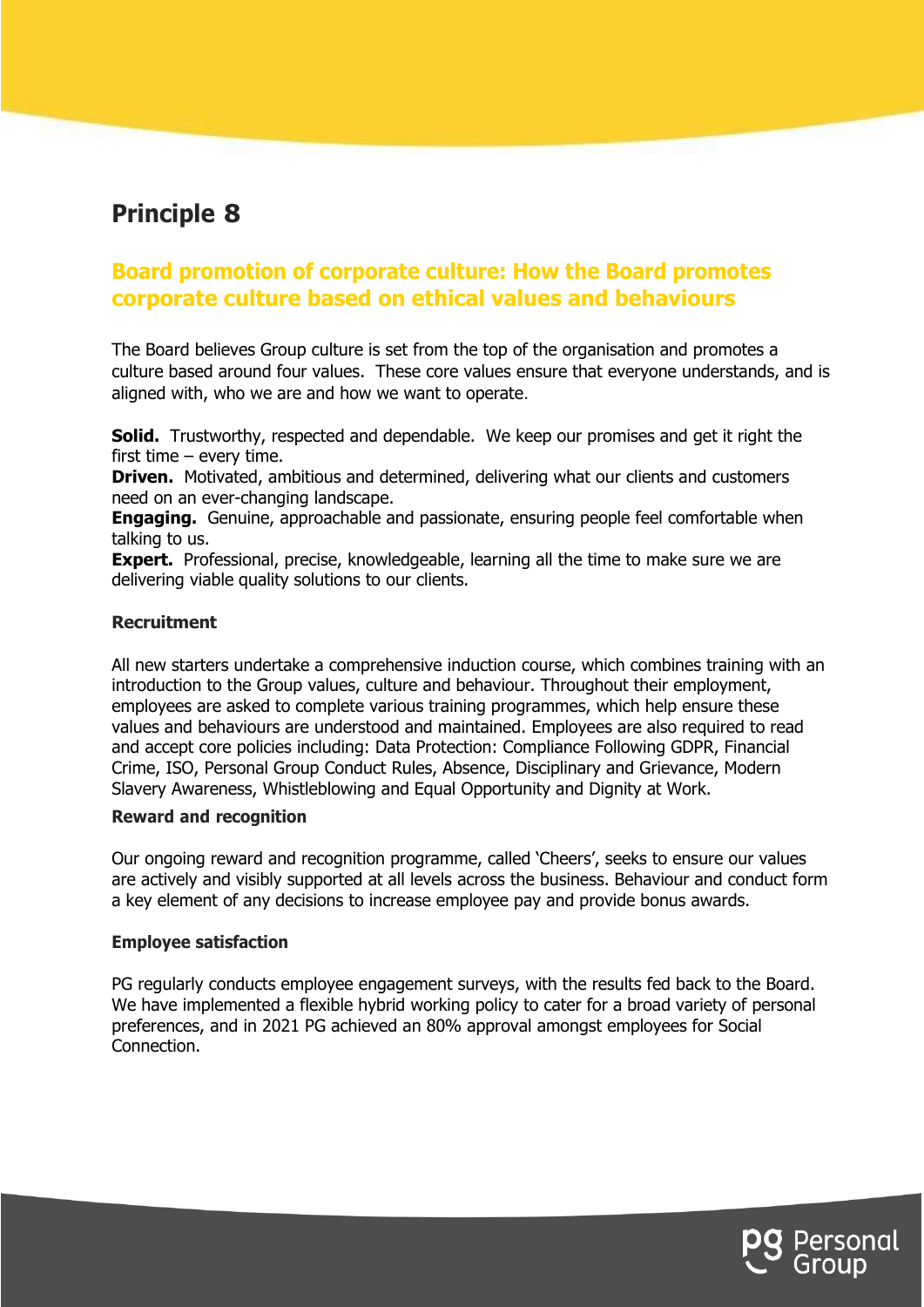### **Maintain governance structures and processes that are fit for purpose and support good decision-making by the Board**

The Board is collectively responsible for the long-term success of the Group and for setting and executing the business strategy. The Board meets at least ten times each year in accordance with its scheduled meeting calendar and sets direction through a formal schedule of matters reserved for its decision. Appropriate and timely information is provided prior to each meeting. Board meeting attendance by each member is highlighted on pages 50-51 of the Annual Report and Accounts.

Occasionally there may be additional meetings scheduled if required by the business. The Board and its Committees receive appropriate and timely information prior to each meeting from the Senior Leadership Team (SLT) and a formal agenda is set for each meeting. We also make use of a 'Forward Agenda' that seeks to ensure that the Board consider all appropriate subjects, to ensure that operational pressures do not overshadow strategic considerations. Any Director may challenge Company proposals and decisions are taken democratically after discussion. Any specific actions arising from such meetings are agreed by the Board or relevant Committee and then followed up by the Group SLT.

#### **The Role and Responsibilities of the Chair**

The role of Chair is to lead the Board and ensure that the Board is performing its role effectively. This means ensuring the Directors have the capacity, ability, structure, diversity and support to respond to the opportunities being created. The Chair also has responsibility for ensuring the robust governance of the Group through challenge and direction of the Senior Leadership Team, seeking to maintain high standards of corporate governance whilst still achieving the Company's strategic aims.

#### **The Role and Responsibilities of the Chief Executive**

The Chief Executive is responsible for growing the business of the group and leading it, in conjunction with the Board, to develop and deliver both the strategy and business model, thereby creating shareholder value. Additionally, they will lead the development and subsequent embedding of the Group culture and standards.

#### **The Role of the Audit Committee**

The Audit Committee comprises the independent Non-Executive Directors and meets at least twice a year. Current Committee members include:

Bob Head (Chair) Martin Bennett Maria Darby-Walker

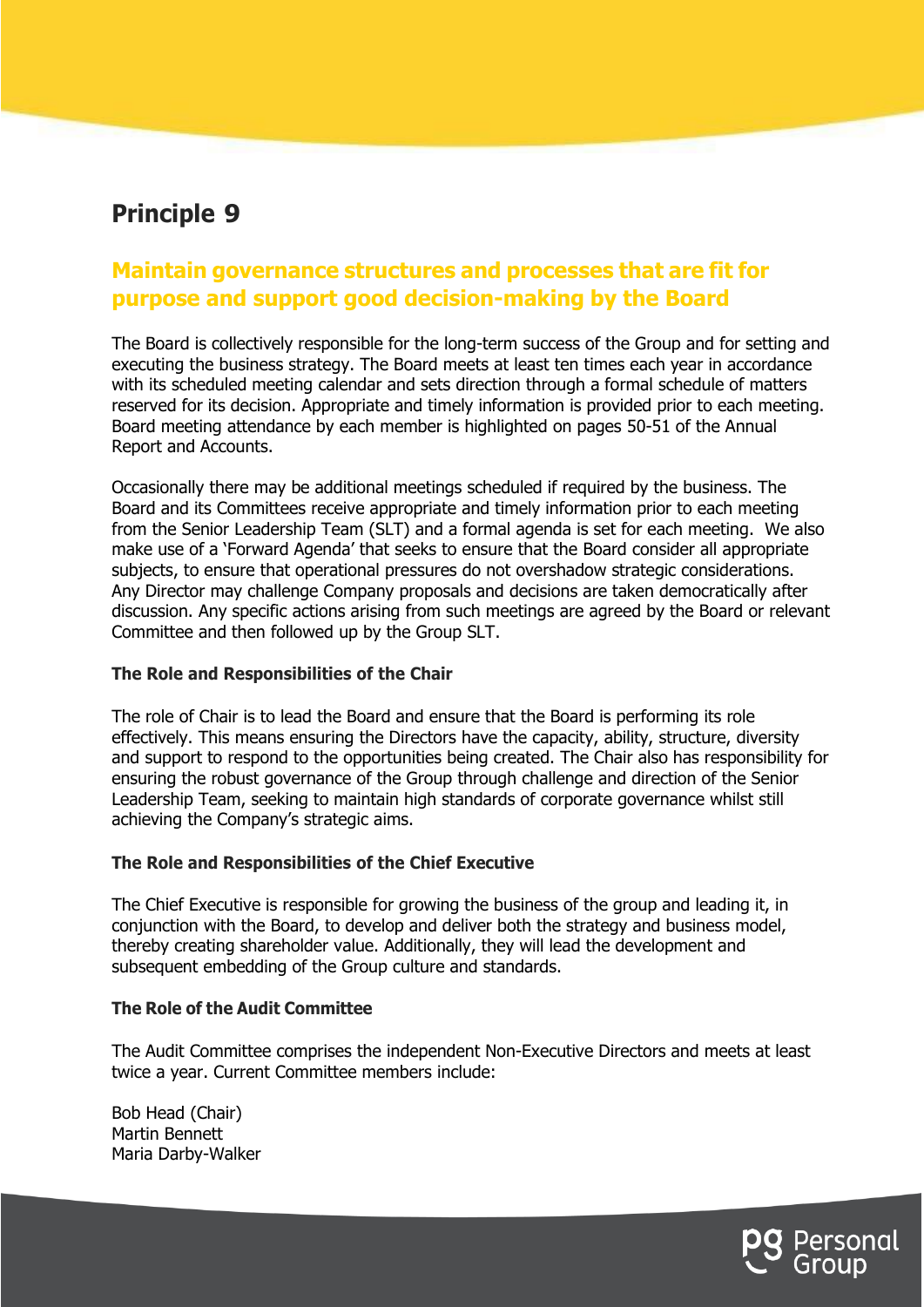Three formal meetings were held during 2021, and all committee members were in attendance. Additionally, the remaining Board members, Head of Risk and Company Secretary were also present at all meetings.

The meetings of the Committee are designed to facilitate and encourage communication among the Committee, the Group, the Group internal audit function and the appointed external auditor. A full report on the work of this committee can be found on pages 54-56 of the Annual Report and Accounts.

#### **The Role of the Remuneration Committee**

The Remuneration Committee comprises the independent Non-Executive Directors. Current Committee members include:

Maria Darby-Walker (Chair) Martin Bennett Bob Head

The Chief Executive and Chief People Officer may be invited to be in attendance at times. The Remuneration Committee operates within defined terms of reference and it met four times in 2021.

The primary purpose of the Remuneration Committee is to review and make recommendations regarding the remuneration policy for the Group, specifically regarding the Group's framework of Executive Remuneration.

The Committee's overall objective is to align reward for the Executive Team with the delivery of profitable sustainable growth through the Group's remuneration framework. A full report on the work of this committee can be found on pages 60-63 of the Annual Report and Accounts.

#### **The Role of the Risk and Compliance Committee**

Full details of the Committee responsibilities and its members can be seen within principle 4 of this document.

#### **Nominations and Senior Managers and Certification Regime Committee**

A Nominations and Senior Managers and Certification Regime Committee was constituted. The Committee met for the first time in 2021 and it was introduced to enable focused discussions around the composition of the Board and the Group requirements around SM&CR which had been previously discussed as part of other Committee meetings.

The Remuneration and Senior Managers and Certification Regime Committee comprises of the independent Non-Executive Directors, with the Chief Executive, Non-Independent NED and Company Secretary normally present at the meetings. Current Committee members include:

Martin Bennett (Chair) Maria Darby-Walker Bob Head

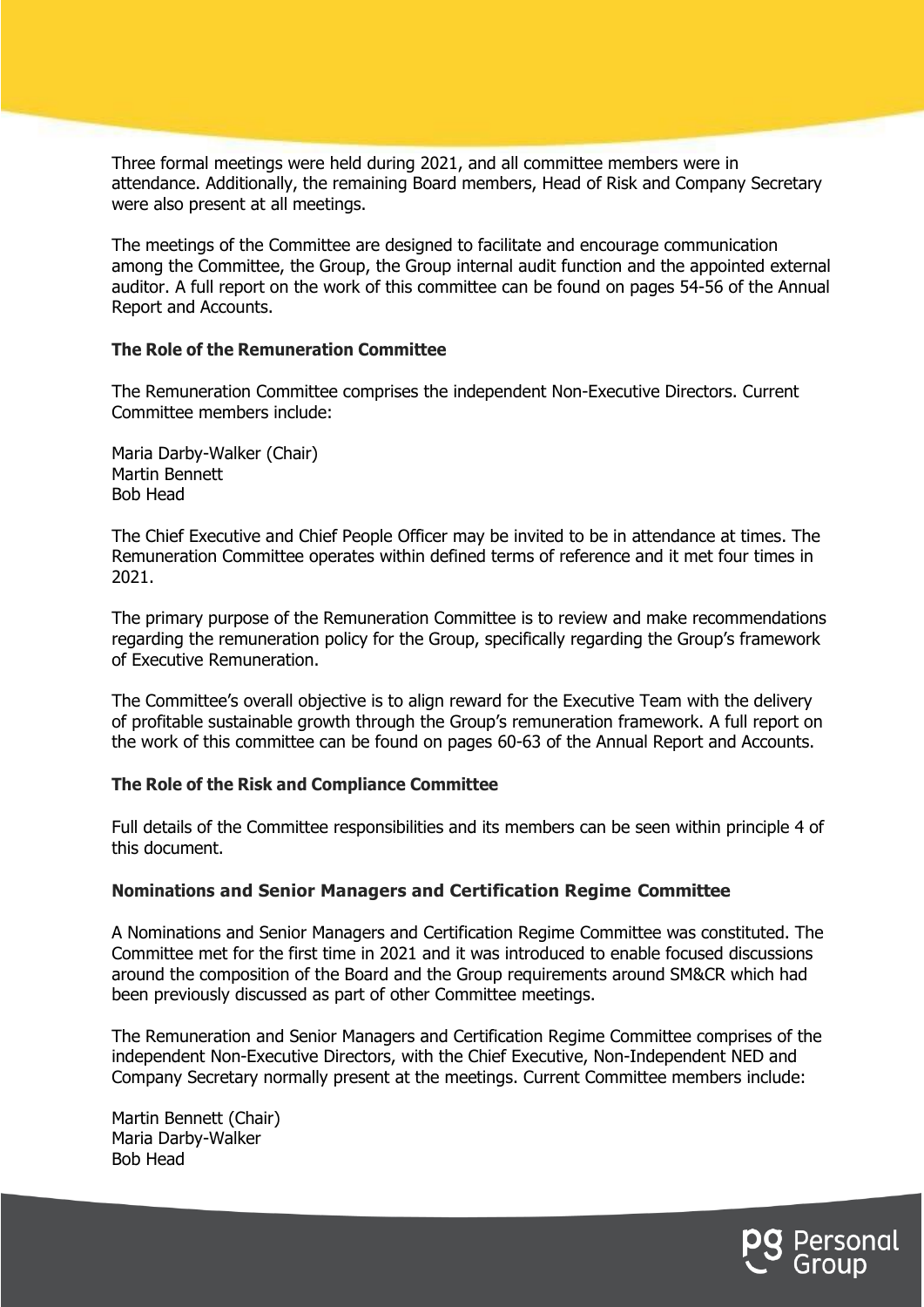The aims and objectives of the Nominations Committee is to:

- ensure there is a formal, rigorous and transparent procedure for the appointment of new Directors to the Board and new members of the senior management team;
- provide oversight of Board composition, membership and Board and senior/executive appointments;
- lead the process for appointments, ensure plans are in place for orderly succession to both the Board and senior management positions, and oversee the development of a diverse pipeline for succession;
- provide independent oversight of the Group's compliance with the Senior Managers and Certification Regime;
- determine whether employees who are subject to disciplinary procedures have breached the Conduct Rules applicable to their role and whether dismissal is an appropriate outcome.

#### **Matters reserved for Board approval**

The Board is collectively responsible for the long-term success of the Group and for setting and executing the business strategy. In addition, it will oversee the financial reporting and controls, agree resolutions to be put forward to shareholders at a general meeting, appoint members of the Board and their committees, agree changes to structure & capital and approve the remuneration of Directors and Senior Executives.

Full details of the members within each committee are available in the Annual Report.